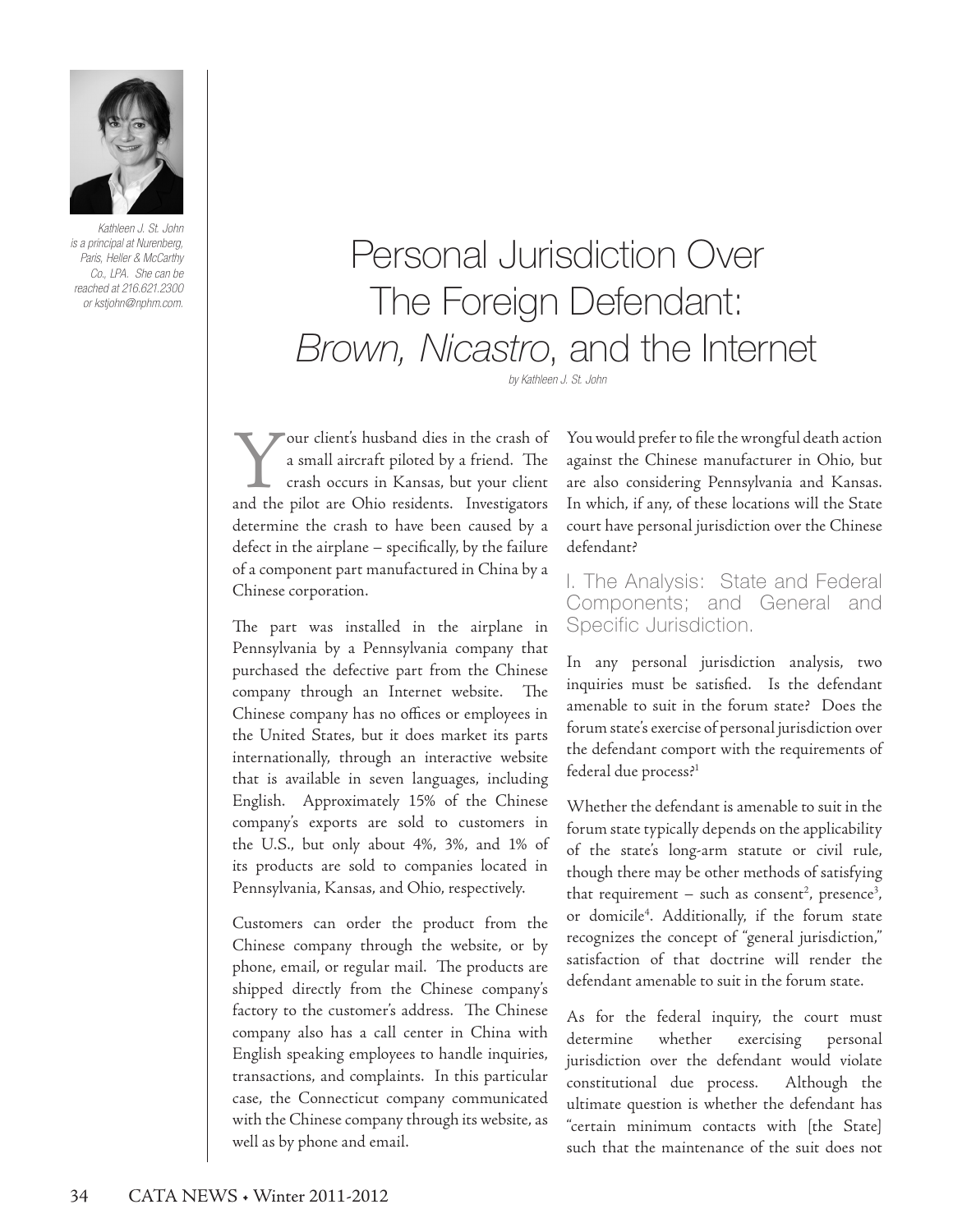offend 'traditional notions of fair play and substantial justice,"5 the analysis differs depending on whether general or specific jurisdiction is pursued.

**General jurisdiction** exists over a defendant if its "'contacts with the forum state are of such a continuous and systematic nature that the state may exercise personal jurisdiction over the defendant even **if the action is unrelated to the defendant's contacts with the state.**'"6 This is the more demanding standard, and, hence, the rarer; until this year, only two U.S. Supreme Court cases involved general jurisdiction. Indeed, the 1952 opinion in *Perkins v. Benguet Consolidated*  Mining Co.,<sup>7</sup> is the only case in which the Court has found general jurisdiction to exist. *Perkins* was an action brought in Ohio against a Philippine corporation that, during the Japanese occupation of the Philippines, conducted business in Ohio where its president was temporarily headquartered. Under those circumstances, the Court found the Ohio court's exercise of jurisdiction over the defendant to be consistent with Due Process even though the lawsuit was in no way connected to the defendant's Ohio activities.

**Specific jurisdiction** is by far the more common means of obtaining jurisdiction over a foreign defendant. It exists "when **the suit 'aris[es] out of or relate[s] to the defendant's contacts with the forum.**'"8 The specific jurisdiction analysis requires the satisfaction of three factors: (1) the defendant must purposefully avail itself of the privilege of acting in the forum state or causing a consequence in the forum state; (2) the cause of action must arise out of the defendant's activities in the forum state; and (3) the "'acts of the defendant or consequences caused by the defendant must have a substantial enough connection with the forum state to make the exercise of jurisdiction over

the defendant reasonable.'"9

As with most analyses, the devil's in the details. So, before considering which states might have personal jurisdiction over the Chinese parts manufacturer, it is helpful to examine two things: the U.S. Supreme Court's most recent decisions on personal jurisdiction; and the case law addressing whether Internet contacts give rise to personal jurisdiction.

### II. The *Brown* and *Nicastro* Decisions.

In June of 2011, the U.S. Supreme Court released two decisions dealing with personal jurisdiction in the product liability context: *Goodyear Dunlop Tire Operations, S.A. v. Brown ("Brown")*10, and *J. McIntyre Machinery, Ltd. v. Nicastro ("Nicastro")*. 11

*Brown* is an interesting example of how one might improperly conflate the general and specific jurisdictional analyses. In *Brown*, the North Carolina families of two boys who died in a bus accident in France brought wrongful death actions in North Carolina against an Ohio tire manufacturer (Goodyear, USA), and three of its foreign subsidiaries, on the ground that the bus accident was caused by a defective tire. The foreign subsidiaries were not registered to do business in North Carolina; they had no place of business, employees, or bank accounts in that state; and they neither designed nor advertised their products in North Carolina, nor solicited business there. The only contact the foreign subsidiaries had with North Carolina was the fact that a small percentage of their tires were distributed in that state by other Goodyear USA affiliates.

The North Carolina appeals court recognized there was no basis for exercising specific jurisdiction over

the foreign subsidiaries, but found general jurisdiction to exist based on the subsidiaries' "placement of their tires in the 'stream of commerce.'" The U.S. Supreme Court, in a unanimous decision, reversed. Noting that the North Carolina court had "confus[ed] or blend[ed] general and specific jurisdictional inquiries,"<sup>12</sup> the Supreme Court held that the fact that a small percentage of the subsidiaries' tires were distributed in North Carolina "f[e]ll far short of the 'continuous and systematic general business contacts' necessary to empower North Carolina to entertain suit against them on claims unrelated to anything that connects them to the State."<sup>13</sup>

Whereas *Brown* is fairly noncontroversial, revisiting and clarifying jurisdictional parameters articulated over the past quarter century, the same cannot be said for *Nicastro*.

In *Nicastro*, the plaintiff, a New Jersey worker, suffered an amputation injury while using a metal shearing machine manufactured in England by a British company, J. McIntyre. The product was marketed in the U.S. by an independent distributor, and no more than four J. McIntyre machines, including the one at issue, had ended up in New Jersey. Officials from J. McIntyre had attended annual trade shows in the U.S., but never in New Jersey.

The issue in *Nicastro* was whether specific jurisdiction could be found to exist under a stream-of-commerce analysis. Some 12 years earlier, in *Asahi Metal Industry Co. v. Superior Court of Cal., Solano Cty.*, 14 two divergent approaches to stream of commerce doctrine had emerged. Justice O'Connor's plurality opinion held that a foreign defendant's mere act of placing a product into the stream of commerce was insufficient to satisfy due process unless accompanied by "an action of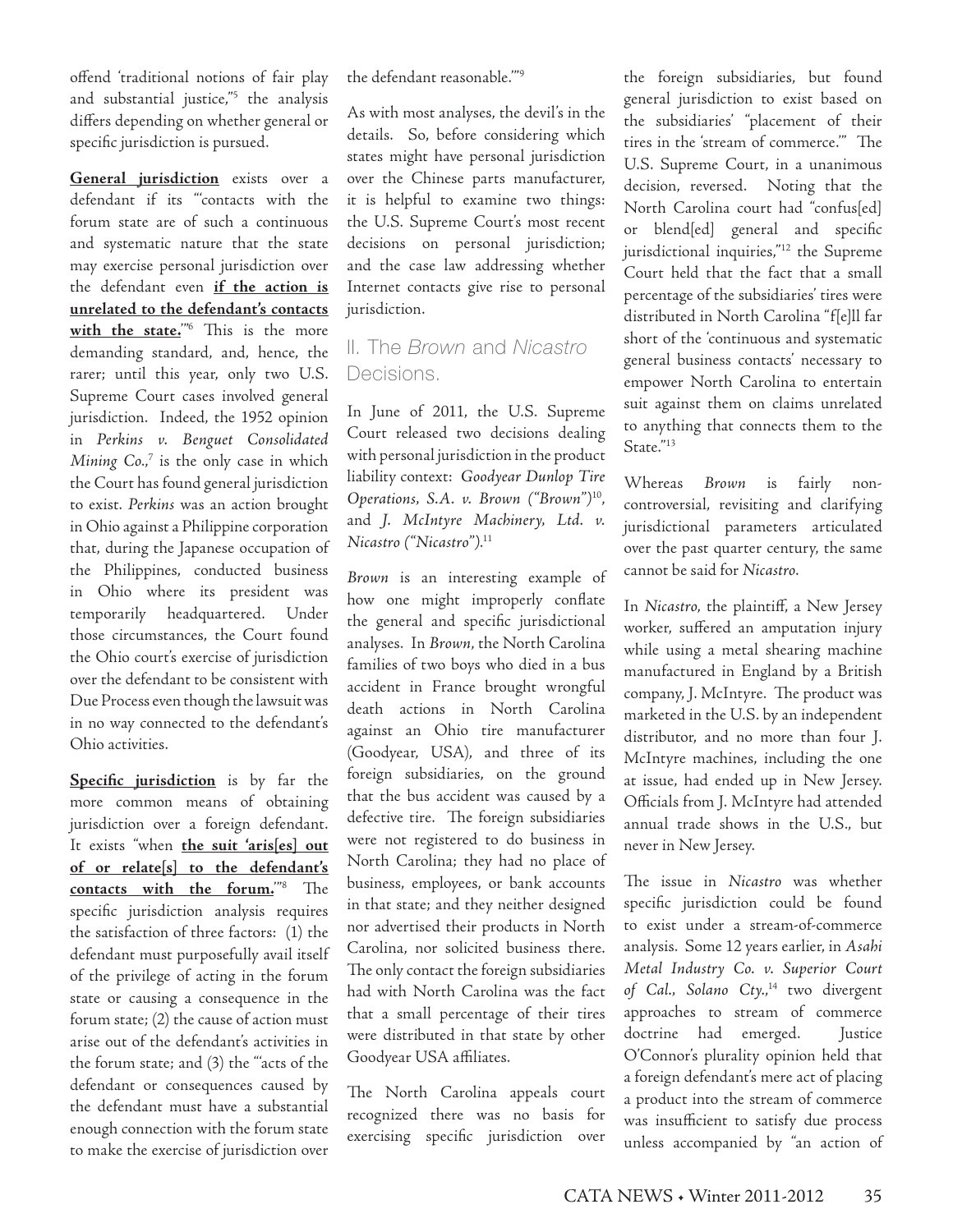the defendant purposefully directed toward the forum State." Such conduct might consist of action indicating an intent to serve the forum State's market, such as designing the product for the forum State's market, advertising in the forum State, establishing channels for providing regular advice to customers in the forum State, or marketing the product through a distributor serving as a sales agent in the forum State. But the defendant's "awareness that the stream of commerce may or will sweep the product into the forum State does not convert the mere act of placing the product into the stream into an act purposefully directed toward the forum State."15

Justice Brennan disagreed with this interpretation. In his view, placing products regularly into the stream of commerce with an awareness that the final product is being marketed in the forum State, subjected the defendant to the benefits and burdens of that State's law, and thus satisfied the "purposeful availment" prong of the due process inquiry.

The plurality opinion in *Nicastro,*  authored by Justice Kennedy, agreed with Justice O'Connor's approach from *Asahi Metal*. The principle inquiry in stream of commerce cases, Justice Kennedy wrote, is "whether the defendant's activities manifest an intention to submit to the power of a sovereign," and to target the particular forum state. Sales by an independent intermediary and national marketing efforts through that intermediary were insufficient to constitute directed conduct, particularly when the defendant lacked control over the intermediary.

Justice Breyer, with whom Justice Alito joined, concurred in judgment, but declined to sanction the plurality's hardened approached. "The plurality," he wrote,

"seems to state strict rules that limit jurisdiction where a defendant does not 'inten[d] to submit to the power of a sovereign' and cannot 'be said to have targeted the forum.'.... But what do those standards mean when a company targets the world by selling products from its Web site? And does it matter if, instead of shipping products directly, a company consigns the products through an intermediary (say, Amazon.com) who then receives and fulfills the orders? And what if the company markets its products through popup advertisements that it knows will be viewed in the forum? Those issues have serious commercial consequences but are totally absent in this case."16

The dissent, authored by Justice Ginsburg, and joined by Justices Sotomayor and Kagan, was concerned with how a foreign manufacturer that targets the U.S. market generally, with no efforts to target specific states, can escape suit in the U.S. by acting through a distributor. Where the case involves "a substantially local plaintiff, like Nicastro, injured by the activity... of a manufacturer seeking to exploit a multistate or global market," Justice Ginsburg wrote, courts "have repeatedly confirmed that jurisdiction is appropriately exercised by courts in the place where the product was sold and caused injury."17

#### III. Personal Jurisdiction and the Internet.

As Justice Breyer's concurrence in *Nicastro* suggests, the time will come when the high court is directly faced with a personal jurisdiction issue stemming primarily from Internet contacts in the global market. Meanwhile, in the past two decades, the lower courts have been resolving cases in which Internet contacts have played a primary role.

The case most frequently cited in this area is *Zippo Mfgr. Co. v. Zippo Dot Com, Inc.*, 18 where a federal court in Pennsylvania posited a "sliding scale" model for analyzing Internet contacts. "At one end of the spectrum are situations where a defendant clearly does business over the internet" as manifested by the "knowing and repeated transmission of computer files over the Internet."19 In such situations, "personal jurisdiction is proper."20 At the other end "are situations where a defendant has simply posted information on an Internet Web site which is accessible to users in foreign jurisdictions."21 Such websites, described as "passive," do "little more than make information available to those who are interested in it" and are "not grounds for the exercise of personal jurisdiction."<sup>22</sup>

It is the "middle ground [which] is occupied by interactive Web sites where the user can exchange information with the host computer" that presents the greatest analytical challenges. "In these cases, the exercise of jurisdiction is determined by examining the level of interactivity and commercial nature of the exchange of information that occurs on the Web site[.]"23

Although many courts have used the *Zippo* test for analyzing Internet contacts, it has not been held applicable in all circumstances. In *Kaufmann Racing Equipment, LLC v. Roberts*, 24 for instance, the Ohio Supreme Court found the *Zippo* test to be of little use "[w]hen the Internet activity in question is non-commercial in nature."25 *Kaufmann Racing* was a libel action involving comments made by a disgruntled purchaser from Virginia against an Ohio company, when the comments were intended to injure the plaintiff's business and were seen by at least five Ohio residents. Finding jurisdiction over the defendant using a traditional analysis, the Court noted: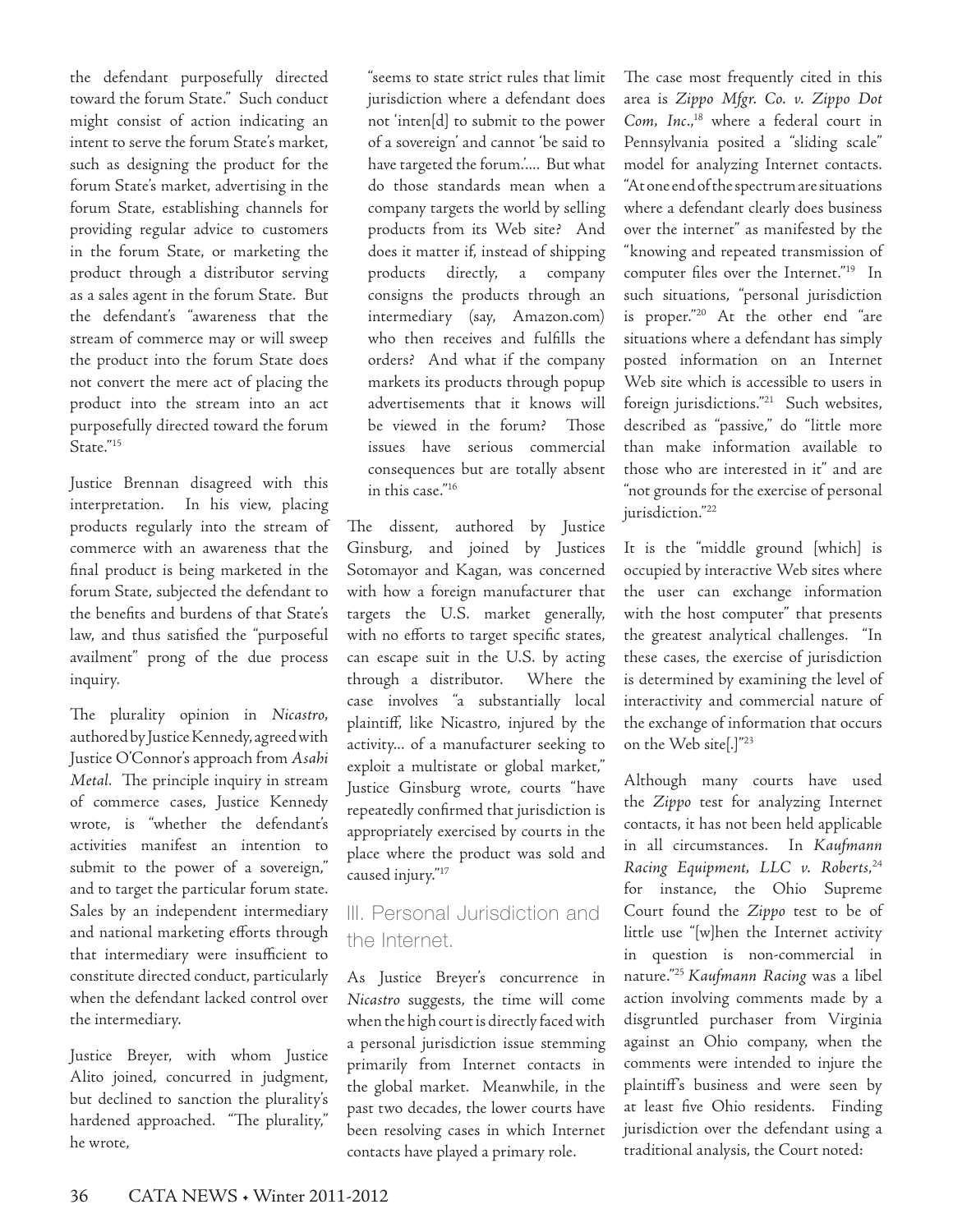The rise of Internet-related disputes does not mean courts should ignore traditional jurisdictional principles. '[T]he Internet does not pose unique jurisdictional challenges. People have been inflicting injury on each other from afar for a long time. Although the Internet may have increased the quantity of these occurrences, it has not created problems that are qualitatively more difficult.'26

The *Zippo* test has, however, been used in a number of Ohio state and federal cases, as well as in many product liability cases throughout the U.S. that have analyzed Internet jurisdictional contacts as to foreign manufacturer defendants.

In *Edwards v. Erdey<sup>27</sup>*, for instance, an Ohio woman who flew to the Cayman Islands to obtain a medical procedure that was not approved in the United States was permitted to sue the surgeon in Ohio based, in part, on her visiting the defendant's website and exchanging emails to arrange the surgery. In *Neogen Corp. v. Neo Gen Screening, Inc*. 28, the Sixth Circuit Court of Appeals found the Michigan district court to have jurisdiction over a Pennsylvania corporation in a trademark dispute, even though the defendant had no physical contacts in Michigan, because the defendant conducted a small amount of business over the Internet with Michigan customers and its website specifically indicated Michigan as one of the regions it served.

In *Beightler v. Produckte Fur Die Medizin AG*, 29 the U.S. District Court in the Northern District of Ohio found that the plaintiff, injured by a faulty catheter, had not borne his burden of establishing jurisdiction over the German manufacturer and its California distributor. The court, however, permitted limited jurisdictional discovery to correct that deficiency, but cautioned:

Absent evidence that defendants, or at least one of them, operated an interactive website and had more than incidental contacts with Ohio customers through such site, plaintiffs have not shown that either defendant purposefully availed itself of the privilege of doing business here. This is so, even if both Produkte and PFM Medical may well have foreseen that their products would eventually reach Ohio. To speculate that they may have done more, absent some basis for believing that they did so, is not enough.30

Based on these and similar cases, the following matters should be considered in attempting to obtain jurisdiction over a foreign defendant based on Internet contacts:

- Is the website active, passive, or in the middle ground?
- Is the website primarily for advertising, or can the customer actually conduct transactions through the Internet?
- Does the website indicate an intention to serve the state's particular market?<sup>31</sup>
- How frequent are the defendant's interactions with the forum state customers?
- Can products be purchased or ordered through the website?
- Does the website permit the customer to sign up for mailing lists and catalogues, or provide a service link whereby users can email questions or directly call an operator?32
- • Does the website include a link whereby the user can become a "fan" of the defendant on Facebook or tweet the website URL on their Twitter page?<sup>33</sup>
- Does the website indicate an intent to serve the forum state by including a page listing shipping estimates for various states, including the forum state?<sup>34</sup>
- Was it the customer or the defendant who initiated the transaction?35If not the defendant, then how much control does the defendant have over who responds to the defendant's offer?36
- • What is the level of sophistication of the non-resident defendant?
- How many total on-line sales has the defendant had generally, and specifically in the forum?
- Did the non-resident defendant have any continuing communications with the forum resident?
- Where were the goods delivered, and which party arranged for delivery?

Some of these factors (*e.g.,* a link whereby the website user can become a Facebook fan of the non-resident defendant) are obviously less important in a jurisdictional analysis than others (*e.g.,* the total number of on-line sales within the forum). And all must be considered in the context of the overall inquiry – is the defendant's website "interactive to a degree that reveals a specific intent to target the forum state and to transact business or otherwise interact specifically with residents of that state[?]"37

## IV. Which Court Has Jurisdiction Over The Chinese Manufacturer?

So which of the three potential forums (if any) has jurisdiction over the Chinese manufacturer of the defective component part in our aircraft crash case?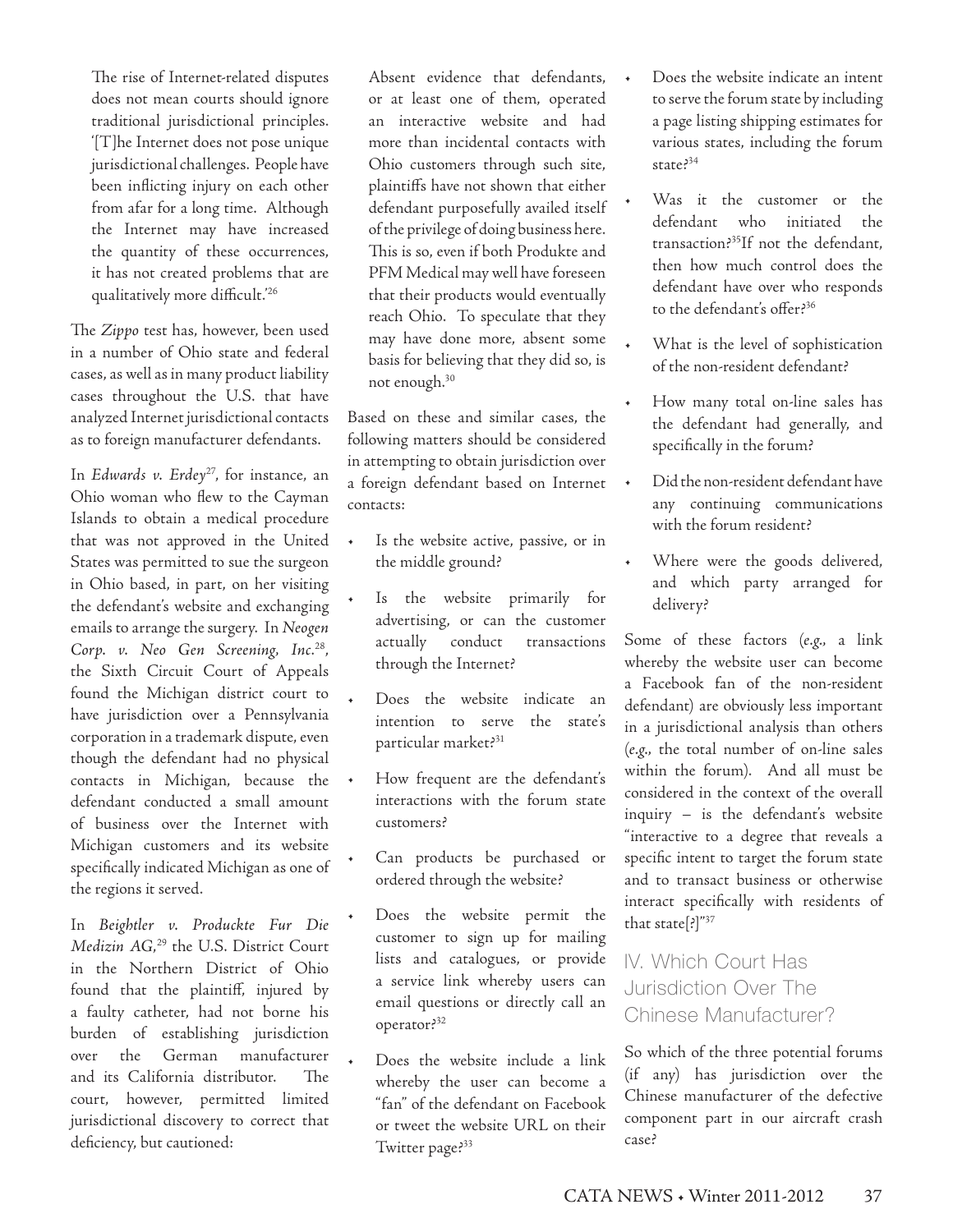Ohio is likely to be a non-starter. In the hypothetical given there is no reason to believe that the long-arm statute<sup>38</sup> or Civ. R.  $4.3(A)^{39}$  apply, and hence no basis for engaging in a specific jurisdiction analysis. And, although there is conflicting authority as to whether Ohio recognizes general jurisdiction,<sup>40</sup> the hypothetical indicates a mere 1% of the defendant's products are sold to customers in Ohio – a factor which, without more, is probably insufficient to establish that its "affiliations with [Ohio] are so 'continuous and systematic' as to render [it] essentially at home in the forum State."41

The case for jurisdiction in Kansas, where the airplane crashed, is not much better. The Kansas long-arm statute extends jurisdiction to non-resident defendants who "caus[e] to persons ... in this state an injury arising out of an act or omission outside this state by the defendant if, at the time of the injury, either: (i) [t]he defendant was engaged in solicitation or service activities in this state; or (ii) products, materials or things ... manufactured by the defendant anywhere were used... in this state in the ordinary course of trade or use[.]"42 Since the plane crashed in Kansas, and the part manufactured by the Chinese defendant was integrated into a product used in Kansas, the Kansas long-arm statute is likely satisfied.

Jurisdiction probably fails, however, under the constitutional analysis. Recall that for due process to be satisfied under a specific jurisdiction analysis, not only must the defendant have purposefully availed itself of the privilege of acting in the forum state or causing a consequence in the forum state, but the cause of action must arise out of or relate to the defendant's contacts with the forum, and exercise of jurisdiction in that state must be reasonable. As to the requirement that the cause of action must arise out of or relate to the

defendant's contacts with the forum, the courts look to whether at least some of the contacts constituting purposeful availment give rise to the lawsuit.<sup>43</sup> Here, although there is evidence that the defendant sells its products to customers in Kansas, those are not the transactions giving rise to this lawsuit; as such, specific jurisdiction is probably lacking. Furthermore, the amount and quality of the defendant's contacts with Kansas are probably insufficient to satisfy the more demanding general jurisdiction standard.

The best bet for personal jurisdiction over the Chinese company would be Pennsylvania where the Pennsylvania company purchased the component part from the defendant over the Internet. Pennsylvania's long-arm statute "authorizes personal jurisdiction over non-residents 'to the fullest extent allowed under the Constitution of the United States.'"44 Moreover, since the lawsuit against the Chinese corporation arises out of the sale of the component part to the Pennsylvania company, the specific jurisdiction analysis applies and the second requirement of that analysis is satisfied. As to the purposeful availment requirement, the plaintiff's jurisdictional discovery and/or argument would need to focus on the particular Internet purchase in question, as well as any continuing communications between the parties to that transaction. Other matters to take into account would include the interactivity of the defendant's website, the defendant's total number of sales in the forum state, the defendant's sophistication as a commercial entity, and any factors indicating that the defendant was specifically targeting the Pennsylvania market. **■**

#### End Notes

- 1. *See, e.g., Neogen Corp. v. Neo Gen Screening, Inc.* (6th Cir. 2002), 282 F.3d 883, 888; *Avery Dennison Corp. v. Alien Technology Corp.* (N.D. Ohio 2008), 632 F.Supp.2d 700, 705.
- 2. *See, e.g., Kvinta v. Kvinta,* 10th Dist. No. 02AP-836, 2003-Ohio-2884, ¶57 ("A court obtains personal jurisdiction over a defendant by (1) service of process, (2) the voluntary appearance and submission of the defendant to the court's jurisdiction, or (3) other acts the defendant commits which constitute a waiver of a jurisdictional defense.") (citing *Maryhew v. Yova* (1984), 11 Ohio St.3d 154, 156).
- 3. The U.S. Supreme Court has held that serving a defendant who is temporarily present in the forum state ("tag jurisdiction") is a sufficient basis for personal jurisdiction without any further "minimum contacts" analysis. *Burnham v. Superior Court of California* (1990), 495 U.S. 604, 622. It is unclear whether Ohio would recognize "tag jurisdiction" as an independent basis for jurisdiction, although there is authority suggesting that it might. *See, e.g., LaCroix v. American HorseShow Assn.* (N.D. Ohio 1994), 853 F. Supp. 992 (appearing to apply Ohio law as authorized by Fed. R. Civ. P. 4, and to hold that Ohio law recognizes as effective service in Ohio on a non-resident only temporarily in the state).
- 4. *See, e.g., Prouse, Dash & Crouch, L.L.P.*, 116 Ohio St.3d 167, 2007 Ohio 5753 (The Court found personal jurisdiction over the defendant who had absconded from his Ohio home to Canada upon discovering he was being investigated for securities fraud. Although the Court based its decision on its finding that defendant was an Ohio "resident," the factors it considered strongly suggest that the concept it was applying is actually that of domicile).
- 5. *Goodyear Dunlop Tires Operations v. Brown ("Brown")* (2011), 131 S.Ct. 2846, 2853 (quoting *International Shoe Co. v. Washington* (1945), 326 U.S. 310, 316, 66 S.Ct. 154 (quoting *Milliken v. Meyer* (1940), 311 U.S. 457, 463, 61 S.Ct. 339)).
- 6. *Solar X Eyewear, LLC v. Bowyer,* N.D. Ohio No. 1:11-CV-00763, 2011 U.S. Dist. LEXIS 85799, \*7 (quoting *Bird v. Parsons* (6th Cir. 2002), 289 F.3d 865, 873).
- 7. 342 U.S. 437, 72 S.Ct. 413 (1952).
- 8. *Brown*, 131 S.Ct., at 2853 (quoting *Helicopteros Nacionales de Columbia, S.A. v. Hall* (1984), 466 U.S. 408, 414, n.8, 104 S.Ct. 1868).
- 9. *Solar X Eyewear*, supra, at \*8 (quoting *Southern Machine Co. v. Jahasco Ind., Inc.*  (6th Cir. 1968), 401 F.2d 374, 381).
- 10. \_\_\_ U.S. \_\_\_, 131 S. Ct. 2846 (2011).
- 11. \_\_\_ U.S. \_\_\_, 131 S. Ct. 2780 (2011).
- 12. *Brown*, 131 S.Ct., at 2851.
- 13. *Id*., at 2857.
- 14. 480 U.S. 102, 107 S.Ct. 1026 (1989).